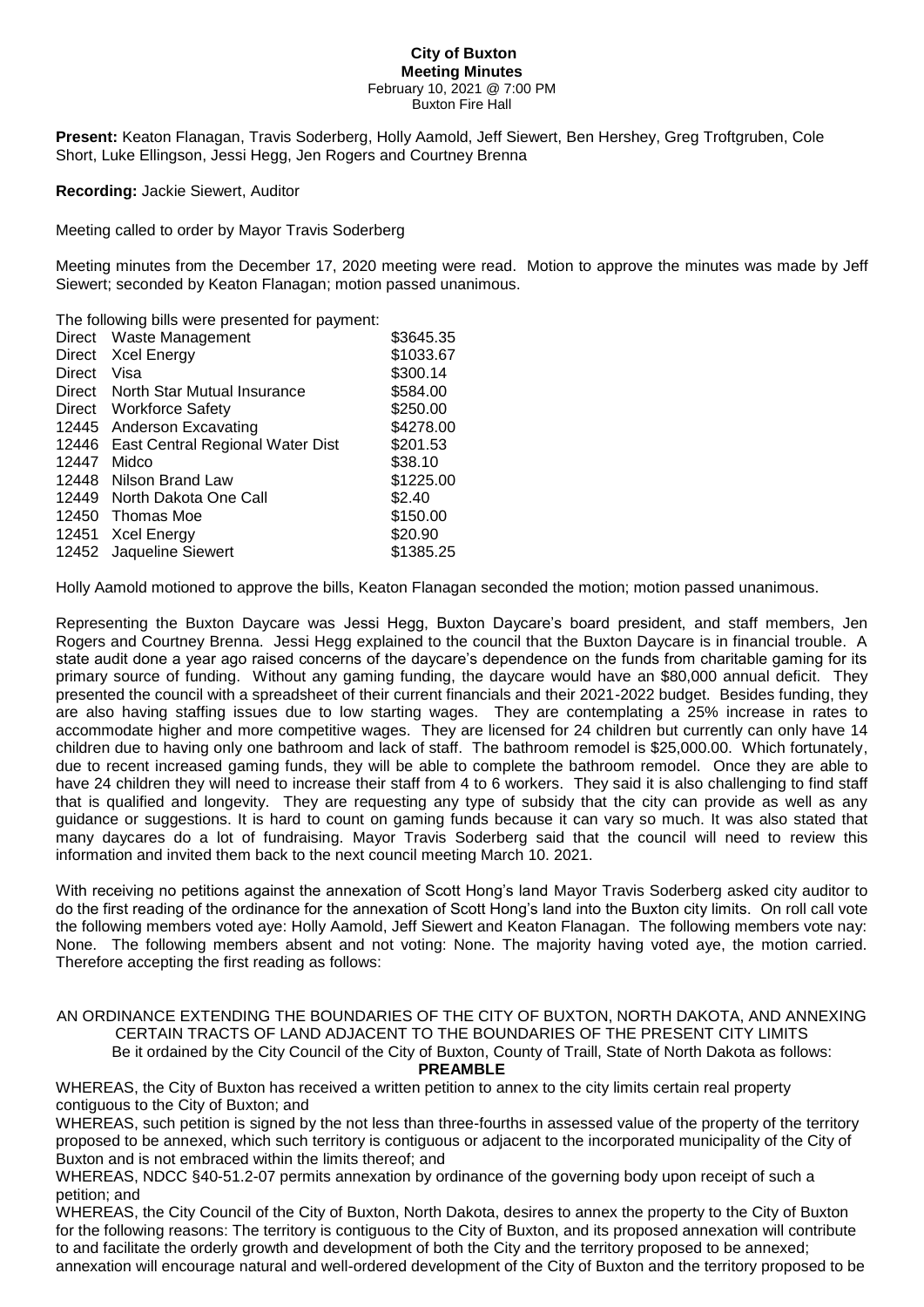annexed; annexation will extend municipal government to areas which form a part of the whole community of Buxton; annexation will simplify government structure in the area of the City of Buxton; annexation will recognize the interrelationship and interdependence between the City of Buxton and areas contiguous or adjacent thereto; annexation will contribute to the proper and orderly layout, design and construction of streets, gutters, sidewalks, water mains, sanitary and storm water sewers and drainage facilities, both within the City and within the territory proposed to be annexed; and annexation will provide and facilitate the proper overall planning and zoning of land, and subdivision of lands in the City and the territory proposed to be annexed in a manner most conducive to the welfare of the City and the territory proposed to be annexed;

THEREFORE, BE IT ORDAINED BY THE CITY COUNCIL OF THE CITY OF BUXTON, NORTH DAKOTA, AS FOLLOWS:

**Section 1:** The following real property, situated, lying and being in the Traill County, State of North Dakota, is hereby annexed to the city limits of the City of Buxton: The property is described as detailed in the attached Exhibit A. **Section 2:** A notice of the presentation of the petition and the City Council's consideration of this ordinance shall be given by one publication in the official newspaper of the City.

**Section 3:** A notice of the time and place of the presentation of the petition and the City Council's consideration of this ordinance shall be mailed, by certified mail, to the owner of each parcel of real property within the area described herein at the person's last-known mailing address. The notice is not required to be sent to any owner of real property who signed the petition requesting annexation. The City has also mailed, by certified mail, the notice described herein to the governing body of Traill County, North Dakota and Buxton Township, Traill County, North Dakota as the county and township are directly affected by the land area petitioned to be annexed.

**Section 4:** The map attached to this ordinance as Exhibit A is an accurate map of the territory annexed, and such map is hereby adopted as the official map of the territory annexed, and the Mayor of the City of Buxton is hereby authorized and directed to certify that the map is an accurate map of the territory annexed under the provisions of this ordinance together with a certified copy of the official map attached.

**Section 5:** Repeal of Ordinances in Conflict. All Ordinances and parts of Ordinances in conflict herewith are hereby repealed.

**Section 6:** Severability. In the event any section of this Ordinance is held invalid by court of competent jurisdiction, the invalidity shall extend only to the section affected, and other sections of this Chapter shall continue in full force and effect.

**Section 7:** Effective Date: This Ordinance shall be in full force and effect from and after final passage.

First Reading: 2/10/2021 Second Reading: Publication and recording as required by law.

EXHIBIT A Legal Description:

## **Block Two (2) of the Southwest Quarter (SW ¼) of Section Twenty-five (25), Township One Hundred Fortyeight (148) Range Fifty-one (51)**

## **Tax Parcel Id 3000104349000**

EXHIBIT B Map of Annexed Area

The second reading will be at the March 10, 2021 council meeting.

Ben Hershey was in attendance of the meeting with interest of filling the vacant council seat. Ben stated that he wants to get more involved with the city. He is available on weekends and a member of the volunteer fire department. Ben is currently on the Buxton park board serving as the secretary/treasurer. The city has reached out to their city attorney to verify if there is any conflict of holding the two positions and is waiting for a reply. Mayor Travis Soderberg suggested that in the meantime that Ben should attempt to find a replacement in the event city attorney, Cassie Tostenson, advises a city official should serve on both. Keaton Flanagan made a motion to appoint Ben Hershey to the fill the vacant city council seat until the next election June 2022; Jeff Siewert seconded the motion; motion passed unanimous.

Luke Ellingson wanted to know what happened to the drainage in his yard. Mayor Travis Soderberg explained to him that since the drain tile was not able to go as far north as originally planned Florian's Excavating was going to do some additional swaling to increase drainage. Since it was not done this fall Florian's will complete the additional swaling for Luke's property and Jim Kirkeby's property first thing in the spring. Greg Troftgruben asked of the city would consider any ditching behind his property. Ben Hershey also inquired if there are any additional areas of drainage left to do. Mayor Travis Soderberg stated that the swaling is the only immediate drainage work. It will really depend on the spring thaw and how everything else works and drains.